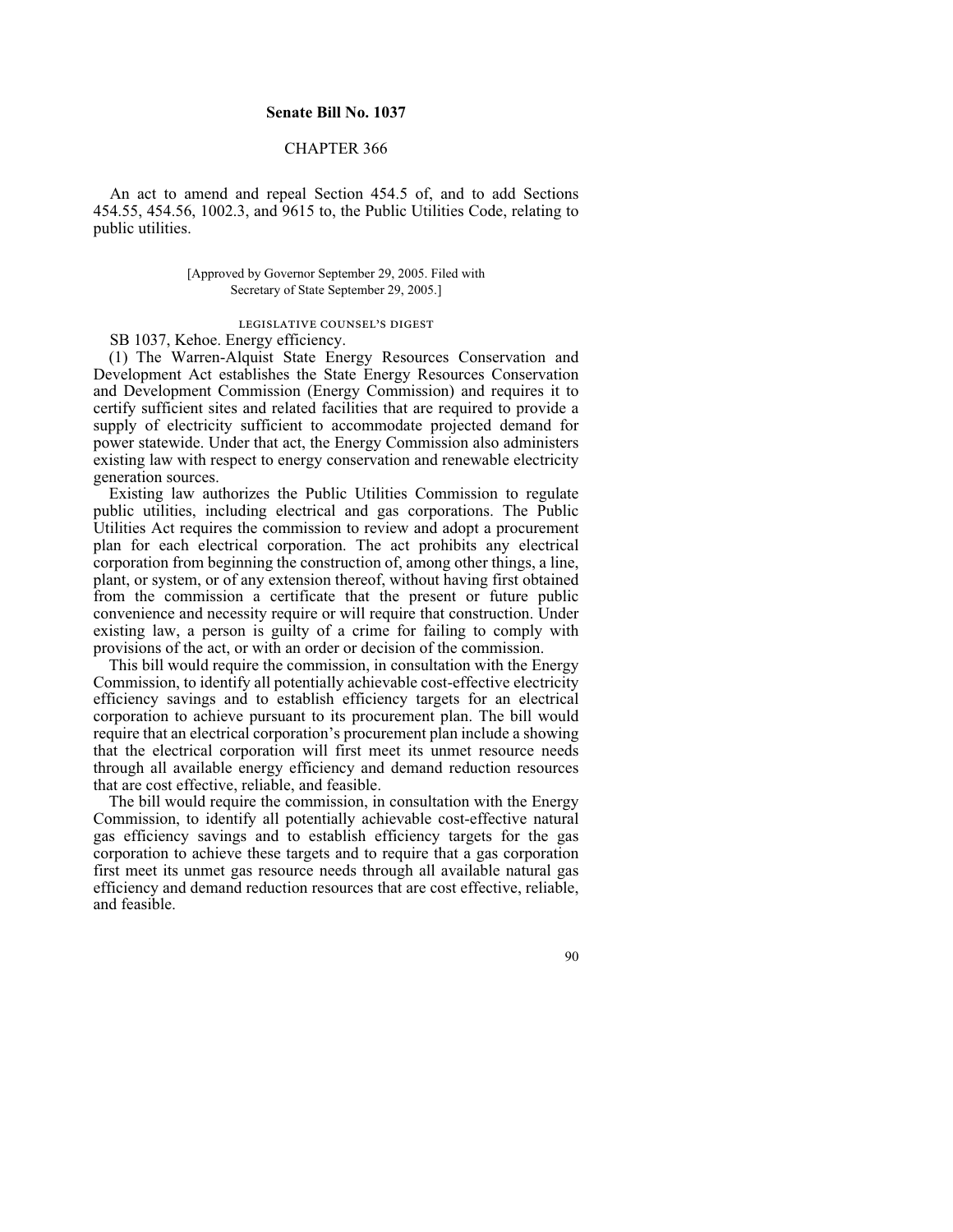The bill would require the commission, in considering an application for a certificate of public convenience and necessity for an electric transmission facility, to consider cost-effective alternatives to transmission facilities that meet the need for an efficient, reliable, and affordable supply of electricity, including specified demand reduction resources.

The bill, by requiring the commission to impose new requirements on electrical and gas corporations, the violation of which would be a crime, would create new crimes, thereby imposing a state-mandated local program.

(2) Existing law relating to electrical restructuring imposes certain requirements on local publicly owned electric utilities.

This bill would require each local publicly owned electric utility, in procuring energy, to first acquire all available energy efficiency and demand reduction resources that are cost effective, reliable, and feasible. The bill would require each local publicly owned electric utility to report annually to its customers and to the Energy Commission, its investment on energy efficiency and demand reduction programs. The bill, by imposing new requirements on local publicly owned electric utilities, would impose a state-mandated local program.

(3) The California Constitution requires the state to reimburse local agencies and school districts for certain costs mandated by the state. Statutory provisions establish procedures for making that reimbursement.

This bill would provide that with regard to certain mandates no reimbursement is required by this act for a specified reason.

With regard to any other mandates, this bill would provide that, if the Commission on State Mandates determines that the bill contains costs so mandated by the state, reimbursement for those costs shall be made pursuant to the statutory provisions noted above.

#### *The people of the State of California do enact as follows:*

SECTION 1. Section 454.5 of the Public Utilities Code, as added by Section 2 of Chapter 835 of the Statutes of 2002, is repealed.

SEC. 2. Section 454.5 of the Public Utilities Code, as added by Section 3 of Chapter 850 of the Statutes of 2002, is amended to read:

454.5. (a) The commission shall specify the allocation of electricity, including quantity, characteristics, and duration of electricity delivery, that the Department of Water Resources shall provide under its power purchase agreements to the customers of each electrical corporation, which shall be reflected in the electrical corporation's proposed procurement plan. Each electrical corporation shall file a proposed procurement plan with the commission not later than 60 days after the commission specifies the allocation of electricity. The proposed procurement plan shall specify the date that the electrical corporation intends to resume procurement of electricity for its retail customers, consistent with its obligation to serve. After the commission's adoption of a procurement plan, the commission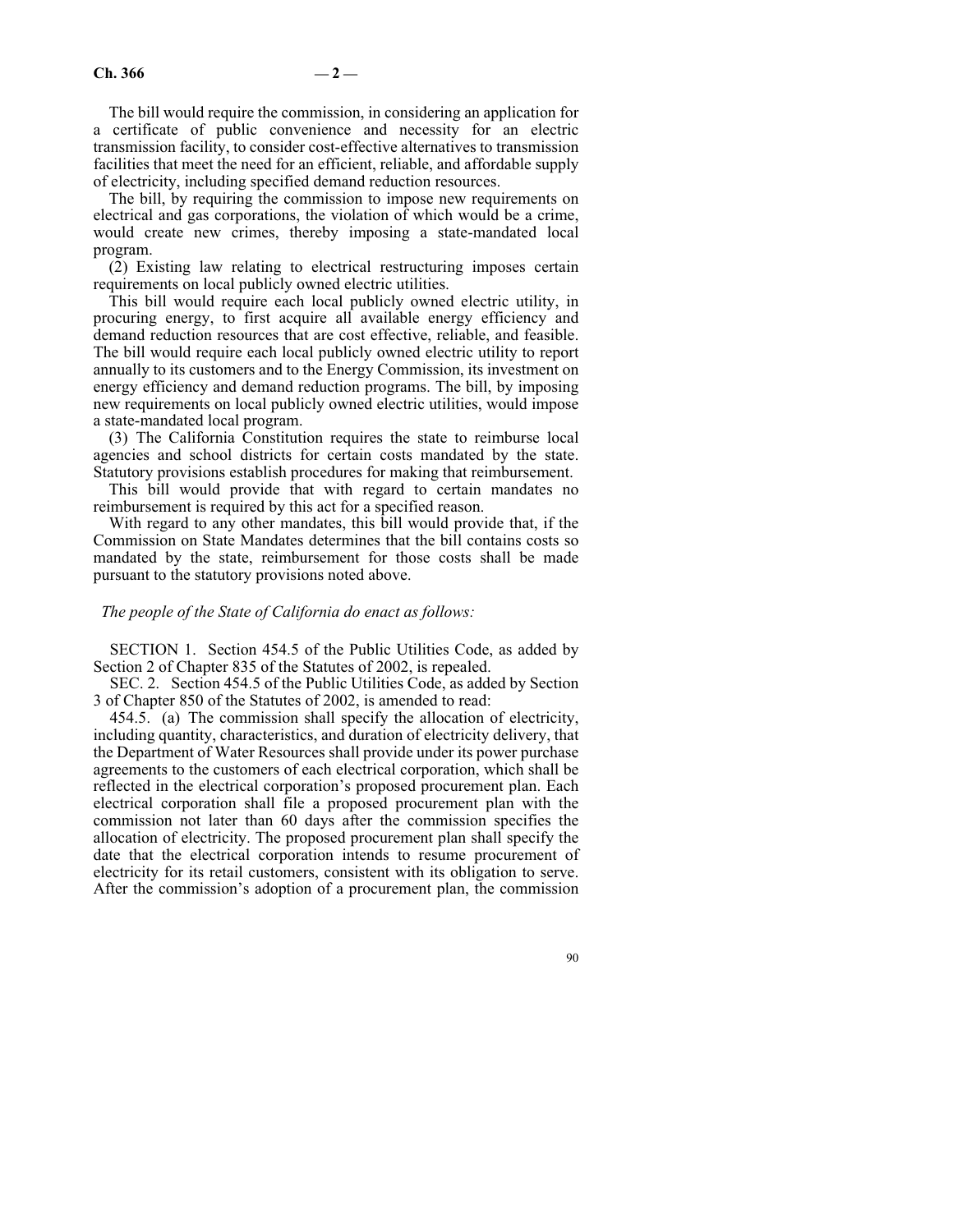shall allow not less than 60 days before the electrical corporation resumes procurement pursuant to this section.

(b) An electrical corporation's proposed procurement plan shall include, but not be limited to, all of the following:

(1) An assessment of the price risk associated with the electrical corporation's portfolio, including any utility-retained generation, existing power purchase and exchange contracts, and proposed contracts or purchases under which an electrical corporation will procure electricity, electricity demand reductions, and electricity-related products and the remaining open position to be served by spot market transactions.

(2) A definition of each electricity product, electricity-related product, and procurement related financial product, including support and justification for the product type and amount to be procured under the plan.

(3) The duration of the plan.

(4) The duration, timing, and range of quantities of each product to be procured.

(5) A competitive procurement process under which the electrical corporation may request bids for procurement-related services, including the format and criteria of that procurement process.

(6) An incentive mechanism, if any incentive mechanism is proposed, including the type of transactions to be covered by that mechanism, their respective procurement benchmarks, and other parameters needed to determine the sharing of risks and benefits.

(7) The upfront standards and criteria by which the acceptability and eligibility for rate recovery of a proposed procurement transaction will be known by the electrical corporation prior to execution of the transaction. This shall include an expedited approval process for the commission's review of proposed contracts and subsequent approval or rejection thereof. The electrical corporation shall propose alternative procurement choices in the event a contract is rejected.

(8) Procedures for updating the procurement plan.

(9) A showing that the procurement plan will achieve the following:

(A) The electrical corporation will, in order to fulfill its unmet resource needs and in furtherance of Section 701.3, until a 20 percent renewable resources portfolio is achieved, procure renewable energy resources with the goal of ensuring that at least an additional 1 percent per year of the electricity sold by the electrical corporation is generated from renewable energy resources, provided sufficient funds are made available pursuant to Section 399.6, to cover the above-market costs for new renewable energy resources.

(B) The electrical corporation will create or maintain a diversified procurement portfolio consisting of both short-term and long-term electricity and electricity-related and demand reductions products.

(C) The electrical corporation will first meet its unmet resource needs through all available energy efficiency and demand reduction resources that are cost effective, reliable, and feasible.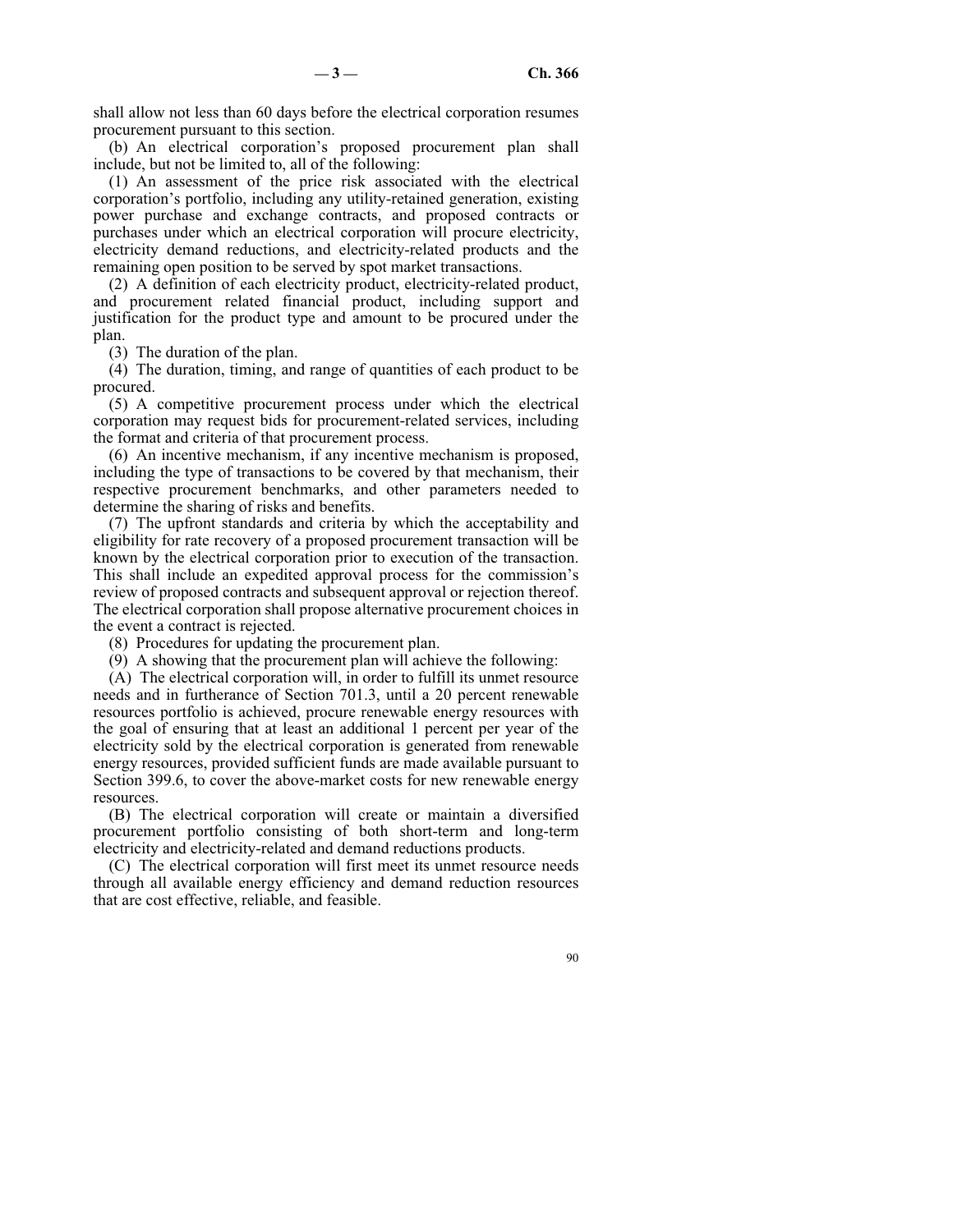(10) The electrical corporation's risk management policy, strategy, and practices, including specific measures of price stability.

(11) A plan to achieve appropriate increases in diversity of ownership and diversity of fuel supply of nonutility electrical generation.

(12) A mechanism for recovery of reasonable administrative costs related to procurement in the generation component of rates.

(c) The commission shall review and accept, modify, or reject each electrical corporation's procurement plan. The commission's review shall consider each electrical corporation's individual procurement situation, and shall give strong consideration to that situation in determining which one or more of the features set forth in this subdivision shall apply to that electrical corporation. A procurement plan approved by the commission shall contain one or more of the following features, provided that the commission may not approve a feature or mechanism for an electrical corporation if it finds that the feature or mechanism would impair the restoration of an electrical corporation's creditworthiness or would lead to a deterioration of an electrical corporation's creditworthiness:

(1) A competitive procurement process under which the electrical corporation may request bids for procurement-related services. The commission shall specify the format of that procurement process, as well as criteria to ensure that the auction process is open and adequately subscribed. Any purchases made in compliance with the commission-authorized process shall be recovered in the generation component of rates.

(2) An incentive mechanism that establishes a procurement benchmark or benchmarks and authorizes the electrical corporation to procure from the market, subject to comparing the electrical corporation's performance to the commission-authorized benchmark or benchmarks. The incentive mechanism shall be clear, achievable, and contain quantifiable objectives and standards. The incentive mechanism shall contain balanced risk and reward incentives that limit the risk and reward of an electrical corporation.

(3) Upfront achievable standards and criteria by which the acceptability and eligibility for rate recovery of a proposed procurement transaction will be known by the electrical corporation prior to the execution of the bilateral contract for the transaction. The commission shall provide for expedited review and either approve or reject the individual contracts submitted by the electrical corporation to ensure compliance with its procurement plan. To the extent the commission rejects a proposed contract pursuant to this criteria, the commission shall designate alternative procurement choices obtained in the procurement plan that will be recoverable for ratemaking purposes.

(d) A procurement plan approved by the commission shall accomplish each of the following objectives:

(1) Enable the electrical corporation to fulfill its obligation to serve its customers at just and reasonable rates.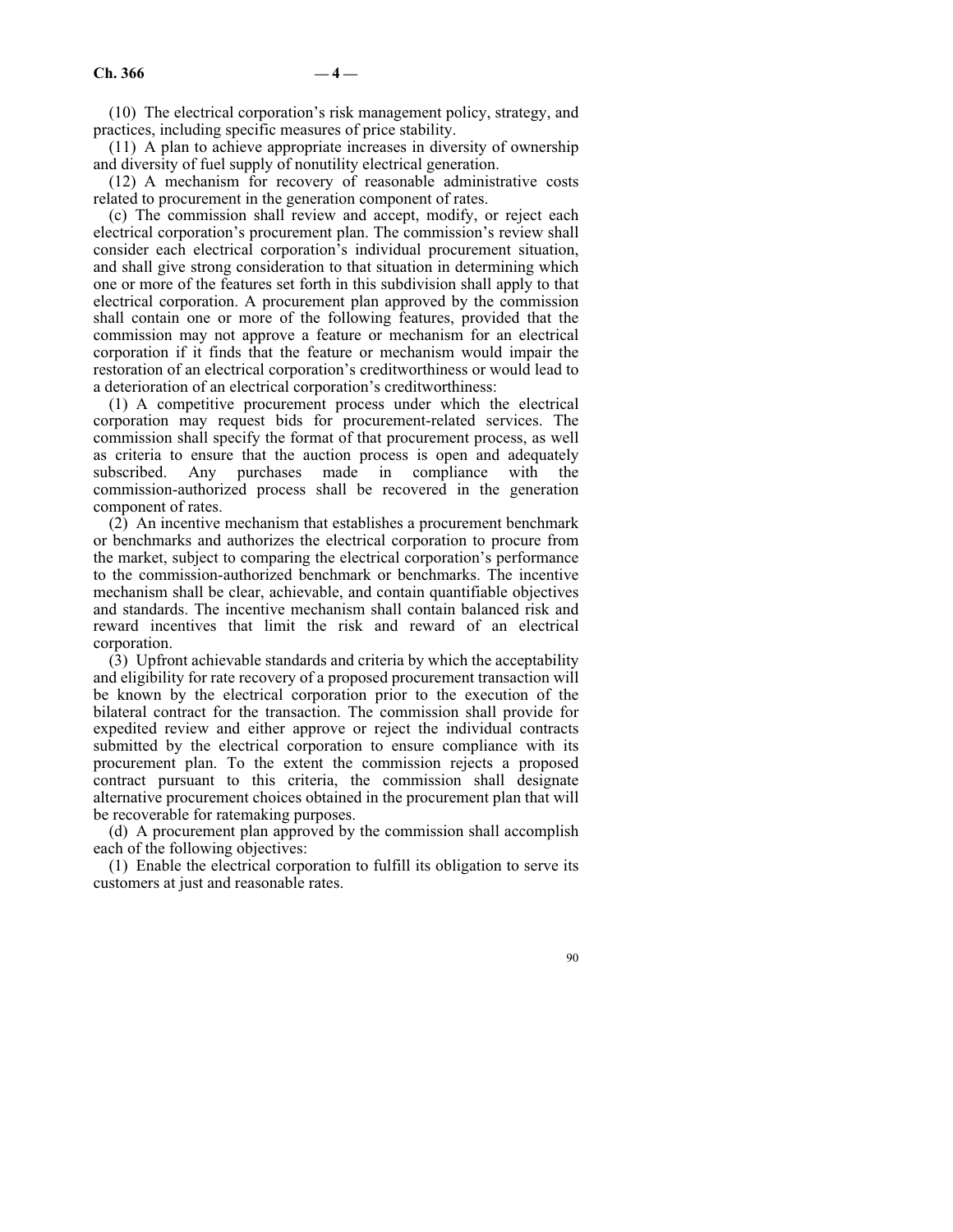(2) Eliminate the need for after-the-fact reasonableness reviews of an electrical corporation's actions in compliance with an approved procurement plan, including resulting electricity procurement contracts, practices, and related expenses. However, the commission may establish a regulatory process to verify and assure that each contract was administered in accordance with the terms of the contract, and contract disputes which may arise are reasonably resolved.

(3) Ensure timely recovery of prospective procurement costs incurred pursuant to an approved procurement plan. The commission shall establish rates based on forecasts of procurement costs adopted by the commission, actual procurement costs incurred, or combination thereof, as determined by the commission. The commission shall establish power procurement balancing accounts to track the differences between recorded revenues and costs incurred pursuant to an approved procurement plan. The commission shall review the power procurement balancing accounts, not less than semiannually, and shall adjust rates or order refunds, as necessary, to promptly amortize a balancing account, according to a schedule determined by the commission. Until January 1, 2006, the commission shall ensure that any overcollection or undercollection in the power procurement balancing account does not exceed 5 percent of the electrical corporation's actual recorded generation revenues for the prior calendar year excluding revenues collected for the Department of Water Resources. The commission shall determine the schedule for amortizing the overcollection or undercollection in the balancing account to ensure that the 5 percent threshold is not exceeded. After January 1, 2006, this adjustment shall occur when deemed appropriate by the commission consistent with the objectives of this section.

(4) Moderate the price risk associated with serving its retail customers, including the price risk embedded in its long-term supply contracts, by authorizing an electrical corporation to enter into financial and other electricity-related product contracts.

(5) Provide for just and reasonable rates, with an appropriate balancing of price stability and price level in the electrical corporation's procurement plan.

(e) The commission shall provide for the periodic review and prospective modification of an electrical corporation's procurement plan.

(f) The commission may engage an independent consultant or advisory service to evaluate risk management and strategy. The reasonable costs of any consultant or advisory service is a reimbursable expense and eligible for funding pursuant to Section 631.

(g) The commission shall adopt appropriate procedures to ensure the confidentiality of any market sensitive information submitted in an electrical corporation's proposed procurement plan or resulting from or related to its approved procurement plan, including, but not limited to, proposed or executed power purchase agreements, data request responses, or consultant reports, or any combination, provided that the Office of Ratepayer Advocates and other consumer groups that are nonmarket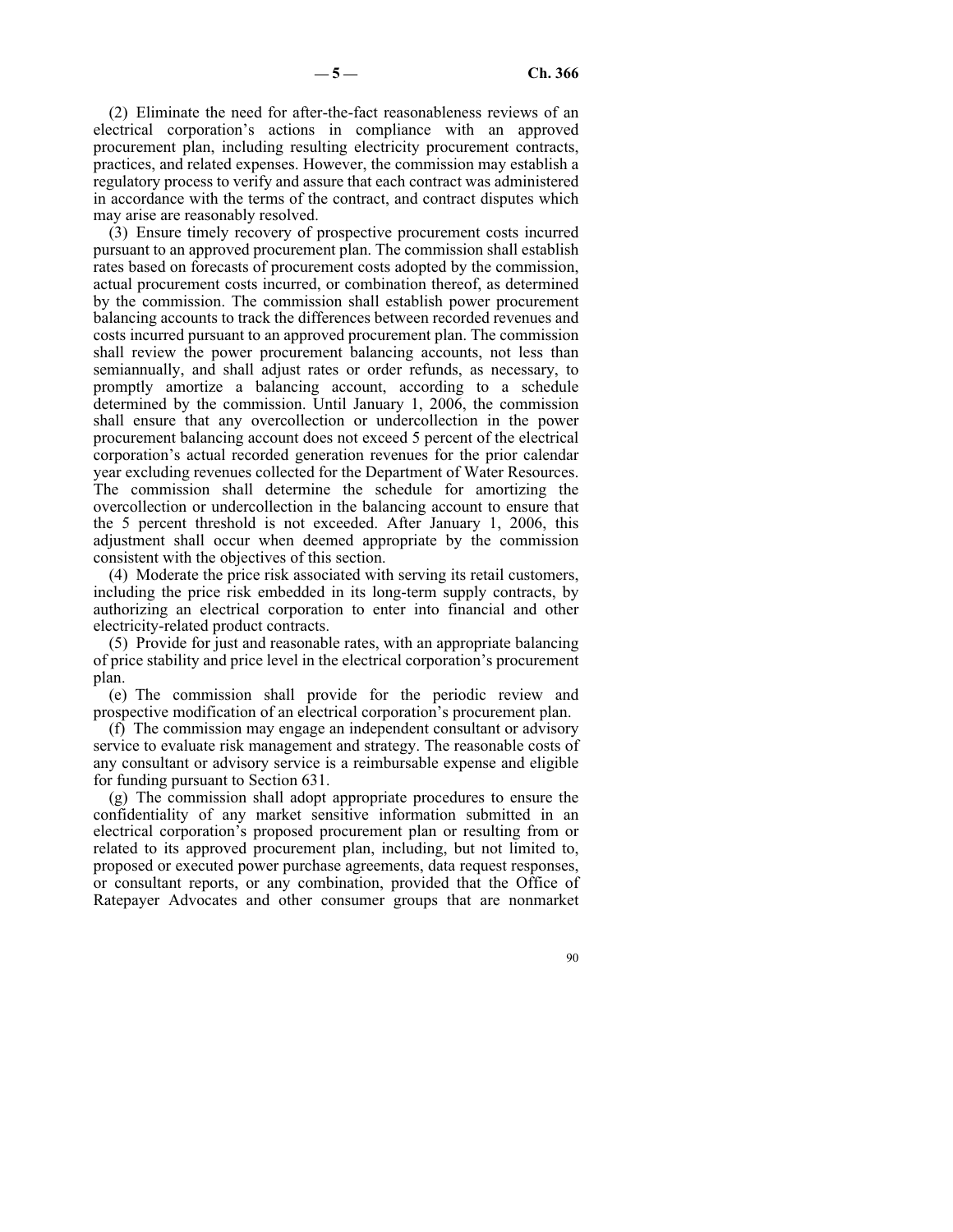participants shall be provided access to this information under confidentiality procedures authorized by the commission.

(h) Nothing in this section alters, modifies, or amends the commission's oversight of affiliate transactions under its rules and decisions or the commission's existing authority to investigate and penalize an electrical corporation's alleged fraudulent activities, or to disallow costs incurred as a result of gross incompetence, fraud, abuse, or similar grounds. Nothing in this section expands, modifies, or limits the State Energy Resources Conservation and Development Commission's existing authority and responsibilities as set forth in Sections 25216, 25216.5, and 25323 of the Public Resources Code.

(i) An electrical corporation that serves less than 500,000 electric retail customers within the state may file with the commission a request for exemption from this section, which the commission shall grant upon a showing of good cause.

 $(i)$  (1) Prior to its approval pursuant to Section 851 of any divestiture of generation assets owned by an electrical corporation on or after the date of enactment of the act adding this section, the commission shall determine the impact of the proposed divestiture on the electrical corporation's procurement rates and shall approve a divestiture only to the extent it finds, taking into account the effect of the divestiture on procurement rates, that the divestiture is in the public interest and will result in net ratepayer benefits.

(2) Any electrical corporation's procurement necessitated as a result of the divestiture of generation assets on or after the effective date of the act adding this subdivision shall be subject to the mechanisms and procedures set forth in this section only if its actual cost is less than the recent historical cost of the divested generation assets.

(3) Notwithstanding paragraph (2), the commission may deem proposed procurement eligible to use the procedures in this section upon its approval of asset divestiture pursuant to Section 851.

SEC. 3. Section 454.55 is added to the Public Utilities Code, immediately following Section 454.5, to read:

454.55. The commission, in consultation with the State Energy Resources Conservation and Development Commission, shall identify all potentially achievable cost-effective electricity efficiency savings and establish efficiency targets for an electrical corporation to achieve pursuant to Section 454.5.

SEC. 4. Section 454.56 is added to the Public Utilities Code, to read:

454.56. (a) The commission, in consultation with the State Energy Resources Conservation and Development Commission, shall identify all potentially achievable cost-effective natural gas efficiency savings and establish efficiency targets for the gas corporation to achieve.

(b) A gas corporation shall first meet its unmet resource needs through all available natural gas efficiency and demand reduction resources that are cost effective, reliable, and feasible.

SEC. 5. Section 1002.3 is added to the Public Utilities Code, to read: